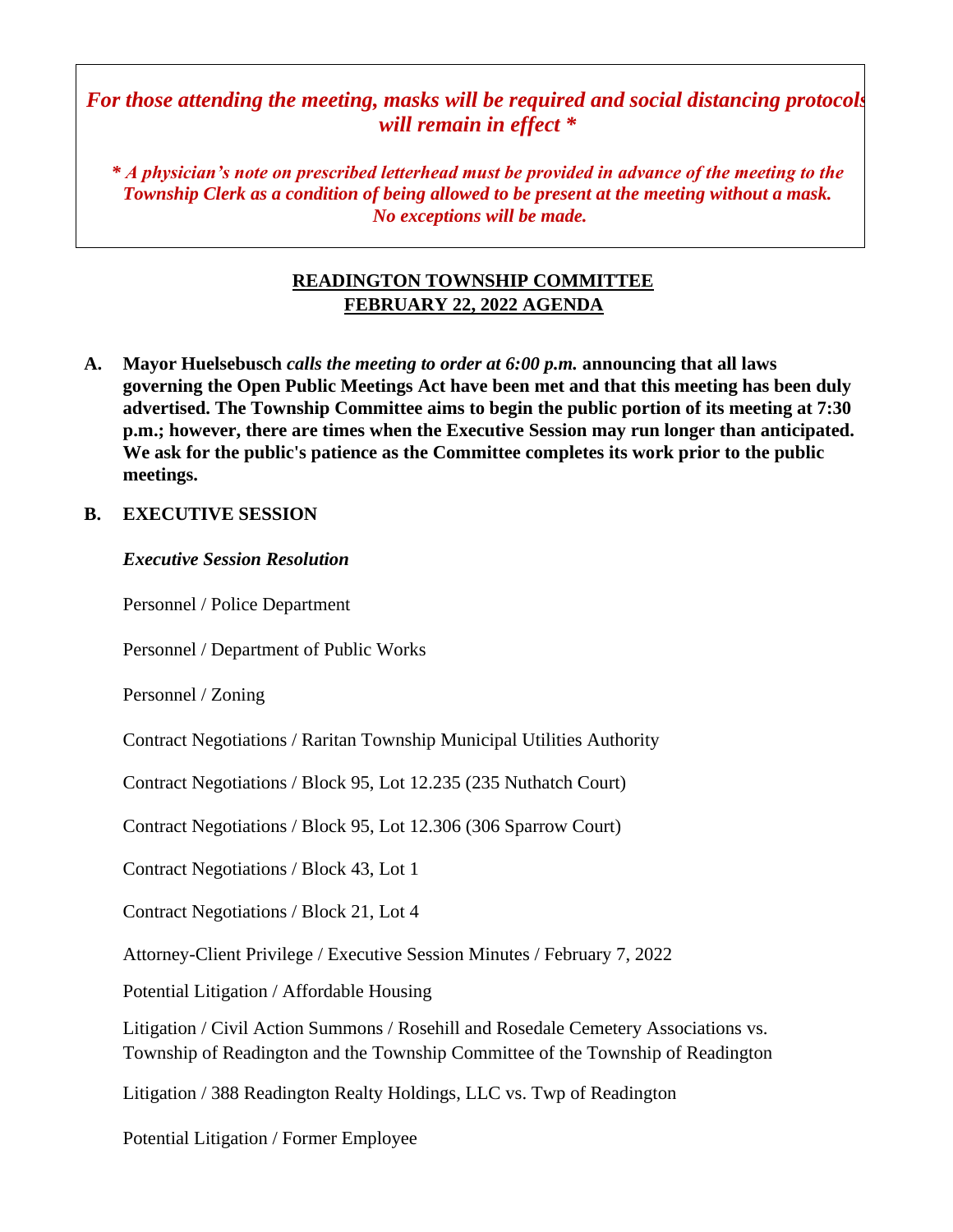# **C. SALUTE TO FLAG**

### **D. REPORT ON EXECUTIVE SESSION**

#### **E. CONSENT AGENDA**

All items listed with an asterisk "\*" are considered to be routine by the Township Committee and will be enacted by one motion. There will be no separate discussion of these items unless a Committee member or citizen requests, in which event the item will be removed from the General Order of Business and considered in its normal sequence on the agenda.

- 1. *\* Release of Board of Health Escrow / Block 72, Lot 31.01 (Batz)*
- 2. *\* Release of Board of Health Escrow / Block 53, Lot 7 (Reitz)*
- 3. *\* Resolution Authorizing New Jersey Cooperative Purchasing Alliance Cooperative Purchase (Improvement to Summer Road and Pickell Park)*

# **F. \* APPROVAL OF MINUTES**

*Minutes of February 7, 2022 meeting* 

*Minutes of February 15, 2022 meeting* 

### **G. COMMENTS FROM THE PUBLIC for items listed on the agenda only**

*(Note: The Committee will take public comment on the ordinance(s) listed under Section H during the Public Hearing portion)*

#### **H. PUBLIC HEARING**

- 1. *An Ordinance Amending Chapter 48 "Land Development" of the Code of the Township of Readington with Respect to Sidewalk Design Standards - Ordinance #06-2022*
- 2. *An Ordinance of the Township of Readington Amending Ordinance #41-2021 Adopted on December 20, 2021 Amending the Zoning Map and Article IV "District Regulations" of Chapter 148 "Land Development" of the Code of the Township of Readington to Remove Certain Zoning Districts Found at Sections 148-27.10 (MFAH-2) and 147-27.13 (MFAH-5) of the Code and Creating a New Inclusionary Housing Zone also known as the Multi-Family Affordable Housing-2.5 (MFAH-2.5) District*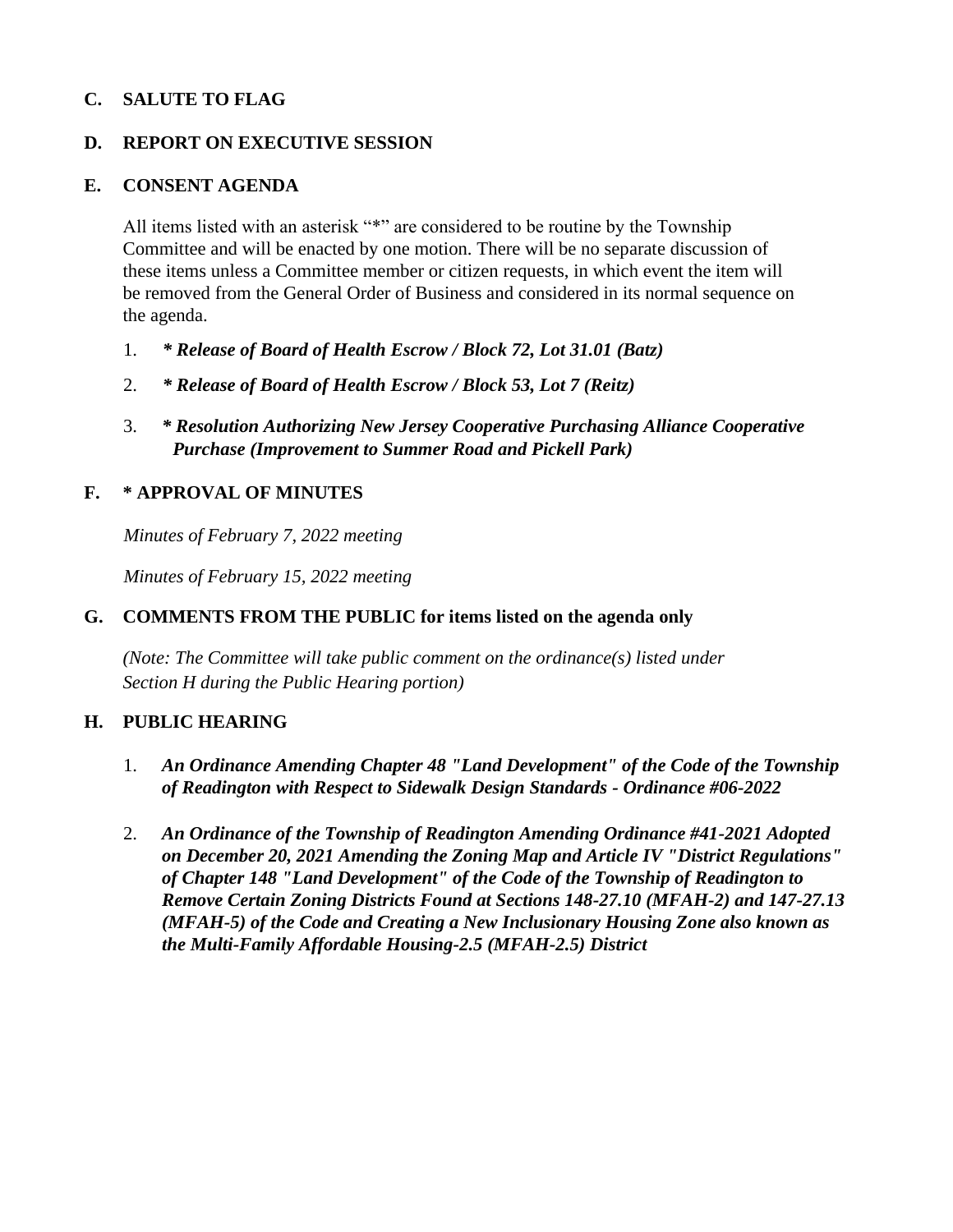# **I. CORRESPONDENCE / OTHER INFORMATION**

- 1. *Request for Financial Support -* letter dated January 31, 2022 from Nancy Cunningham, President, Hunterdon Land Trust
- 2. Letter dated February 8, 2022 from Jennifer Ader, Municipal Clerk, Township of Tewksbury regarding adoption of 1) *An Ordinance of the Township of Tewksbury, Hunterdon County, New Jersey Amending Title II, Administration and Personnel, Chapter 2.40, Township Vehicles, of the Township Code of Ordinances*, 2) *An Ordinance of the Township of Tewksbury, Hunterdon County, New Jersey Amending Article IV, Land Use Board, Zoning Board of Adjustment and Historic Preservation Commission, Section 406, Procedures/Applications for Historic Review, of the Development Regulations Ordinance* and 3) *An Ordinance of the Township of Tewksbury, County of Hunterdon, State of New Jersey Creating Title, Administration and Personnel, Chapter 2.02, Medical Insurance - Retirees, of the Township Code of Ordinances.*
- 3. Letter dated February 9, 2022 from John Tomac, Senior Director, Rates and Regulatory, NJ American Water regarding *the Matter of the Petition of New Jersey-American Water Company, Inc. for Approval to Change the Levels of its Purchased Water Adjustment Clause and Purchase Wastewater Treatment Clause.*

# **J. OLD BUSINESS**

1. *Resolution Requesting a Reduction in the Speed Limit along County Road 523 and Provide Additional Signage*

# **K. NEW BUSINESS**

- 1. *Presentation by Whitehouse Rescue Squad (Request for Water Rescue Equipment)*
- 2. *An Ordinance to Exceed the Municipal Budget Appropriation Limits and to Establish a Cap Bank (N.J.S.A. 40A-45.14)*
- 3. *An Ordinance Authorizing the Sale of Affordable Housing Property Known as 235 Nuthatch Court in the Township of Readington, County of Hunterdon and State of New Jersey and Certain Personal Property*
- 4. *An Ordinance Authorizing the Sale of Affordable Housing Property Known as 306 Sparrow Court in the Township of Readington, County of Hunterdon and State of New Jersey and Certain Personal Property*
- 5. *Acceptance of Performance Bond / Ryland Developers LLC (Block 14, Lots 29.02 & 29.03)*
- 6. *Request for Issuance of a Letter of Consistency with the Master Plan / Fox Hollow Residential Development (Block 15, Lot 28)*